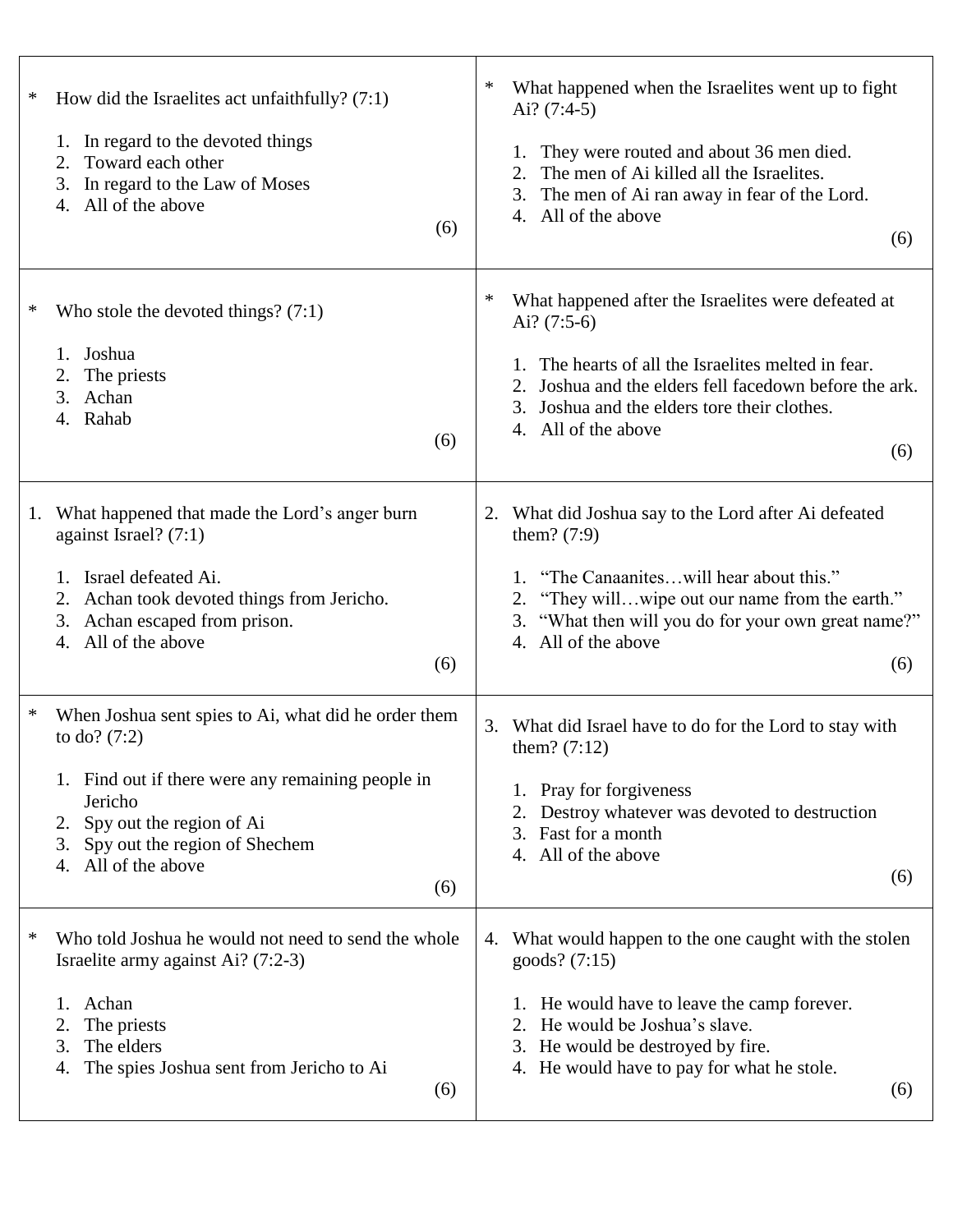| $\ast$<br>What happened when the Israelites went up to fight<br>Ai? $(7:4-5)$<br>They were routed and about 36 men died.<br>The men of Ai killed all the Israelites.<br>2.<br>3. The men of Ai ran away in fear of the Lord.<br>4. All of the above<br>(6)                       | ∗<br>How did the Israelites act unfaithfully? $(7:1)$<br>1. In regard to the devoted things<br>Toward each other<br>2.<br>3. In regard to the Law of Moses<br>4. All of the above<br>(6)                                                        |
|----------------------------------------------------------------------------------------------------------------------------------------------------------------------------------------------------------------------------------------------------------------------------------|-------------------------------------------------------------------------------------------------------------------------------------------------------------------------------------------------------------------------------------------------|
| $\ast$<br>What happened after the Israelites were defeated at<br>Ai? $(7:5-6)$<br>The hearts of all the Israelites melted in fear.<br>1.<br>2. Joshua and the elders fell facedown before the ark.<br>3. Joshua and the elders tore their clothes.<br>4. All of the above<br>(6) | ∗<br>Who stole the devoted things? $(7:1)$<br>Joshua<br>The priests<br>3. Achan<br>4. Rahab<br>(6)                                                                                                                                              |
| What did Joshua say to the Lord after Ai defeated<br>2.<br>them? $(7:9)$<br>1. "The Canaaniteswill hear about this."<br>2. "They willwipe out our name from the earth."<br>3. "What then will you do for your own great name?"<br>4. All of the above<br>(6)                     | What happened that made the Lord's anger burn<br>1.<br>against Israel? $(7:1)$<br>1. Israel defeated Ai.<br>2. Achan took devoted things from Jericho.<br>3. Achan escaped from prison.<br>4. All of the above<br>(6)                           |
| What did Israel have to do for the Lord to stay with<br>3.<br>them? $(7:12)$<br>1. Pray for forgiveness<br>Destroy whatever was devoted to destruction<br>$\mathbf{2}$ .<br>3. Fast for a month<br>4. All of the above<br>(6)                                                    | ∗<br>When Joshua sent spies to Ai, what did he order them<br>to do? $(7:2)$<br>1. Find out if there were any remaining people in<br>Jericho<br>2. Spy out the region of Ai<br>Spy out the region of Shechem<br>3.<br>4. All of the above<br>(6) |
| 4. What would happen to the one caught with the stolen<br>goods? (7:15)<br>He would have to leave the camp forever.<br>2. He would be Joshua's slave.<br>3. He would be destroyed by fire.<br>4. He would have to pay for what he stole.<br>(6)                                  | ∗<br>Who told Joshua he would not need to send the whole<br>Israelite army against Ai? $(7:2-3)$<br>Achan<br>The priests<br>The elders<br>3.<br>The spies Joshua sent from Jericho to Ai<br>4.<br>(6)                                           |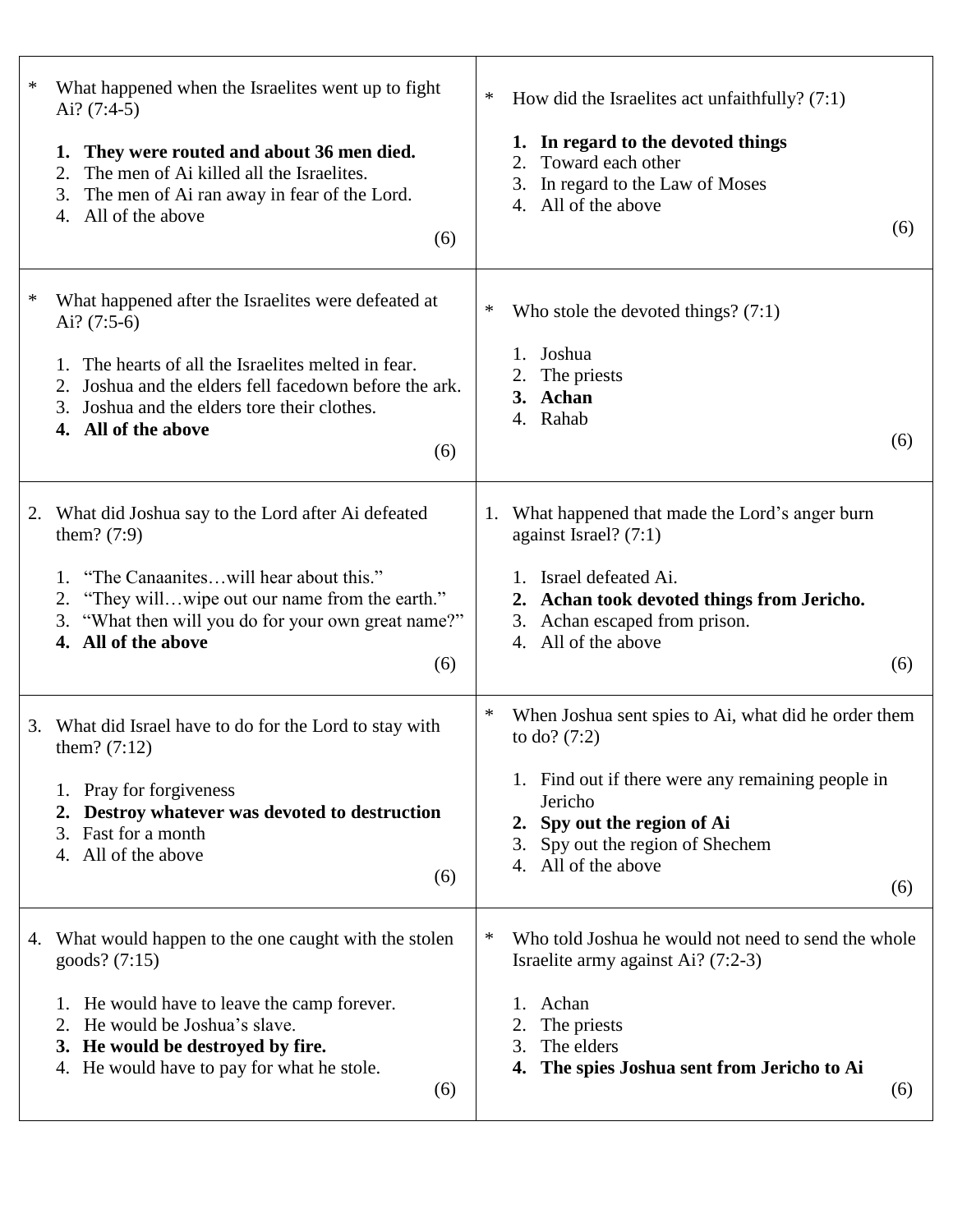| Which tribe's clans were brought forward for an<br>∗<br>investigation? $(7:17-18)$<br>1. Levi<br>2. Benjamin<br>Gad<br>3.<br>4. Judah<br>(6)                                                                                                                                     | Who did Joshua send to search Achan's tent? (7:22)<br>8.<br>Messengers<br>Elders<br>2.<br>Commanders<br>3.<br>4. Judges<br>(6)                                                                         |
|----------------------------------------------------------------------------------------------------------------------------------------------------------------------------------------------------------------------------------------------------------------------------------|--------------------------------------------------------------------------------------------------------------------------------------------------------------------------------------------------------|
| 5. What did Joshua tell Achan to do? (7:19)<br>1. Give glory to the Lord<br>2. Admit what he did<br>3. Hide nothing from Joshua<br>4. All of the above<br>(6)                                                                                                                    | ∗<br>Who took Achan and his family to the Valley of<br>Achor? (7:24)<br>Joshua and all of Israel<br>King Carmi<br>No one<br>3.<br>All of the above<br>4.<br>(6)                                        |
| What did Achan say when Joshua told him to speak?<br>6.<br>(7:20)<br>1. "It is true! I have sinned against the Lord."<br>2. "I do not know what you are talking about!"<br>3. "Have mercy on me! I did not mean to offend the<br>Lord."<br>4. "Please, spare me my life!"<br>(6) | ∗<br>What happened to Achan's family? (7:25)<br>They were made slaves and sold.<br>They were set free.<br>2.<br>They were stoned and burned.<br>3.<br>They were struck down by lightning.<br>4.<br>(6) |
| What did Achan NOT steal? (7:21)<br>∗<br>A beautiful robe<br>200 shekels of silver<br>2.<br>3. A bar of gold<br>Three large goats<br>4.<br>(6)                                                                                                                                   | What happened to Achan's body? (7:26)<br>$\ast$<br>They heaped rocks upon him.<br>They heaped hot coals upon him.<br>They tossed him into the Jordan River.<br>3.<br>They buried him.<br>4.<br>(6)     |
| What did Achan do with his stolen goods? (7:21)<br>7.<br>1. He hid them in the ground in his tent.<br>He became nervous and got rid of the items.<br>2.<br>He sold them to local merchants.<br>3.<br>4. He displayed them in his tent.<br>(6)                                    | ∗<br>After Achan died, what did the Lord turn from? (7:26)<br>All the Israelites<br>2.<br>Joshua<br>His fierce anger<br>3.<br>All of the above<br>4.<br>(6)                                            |